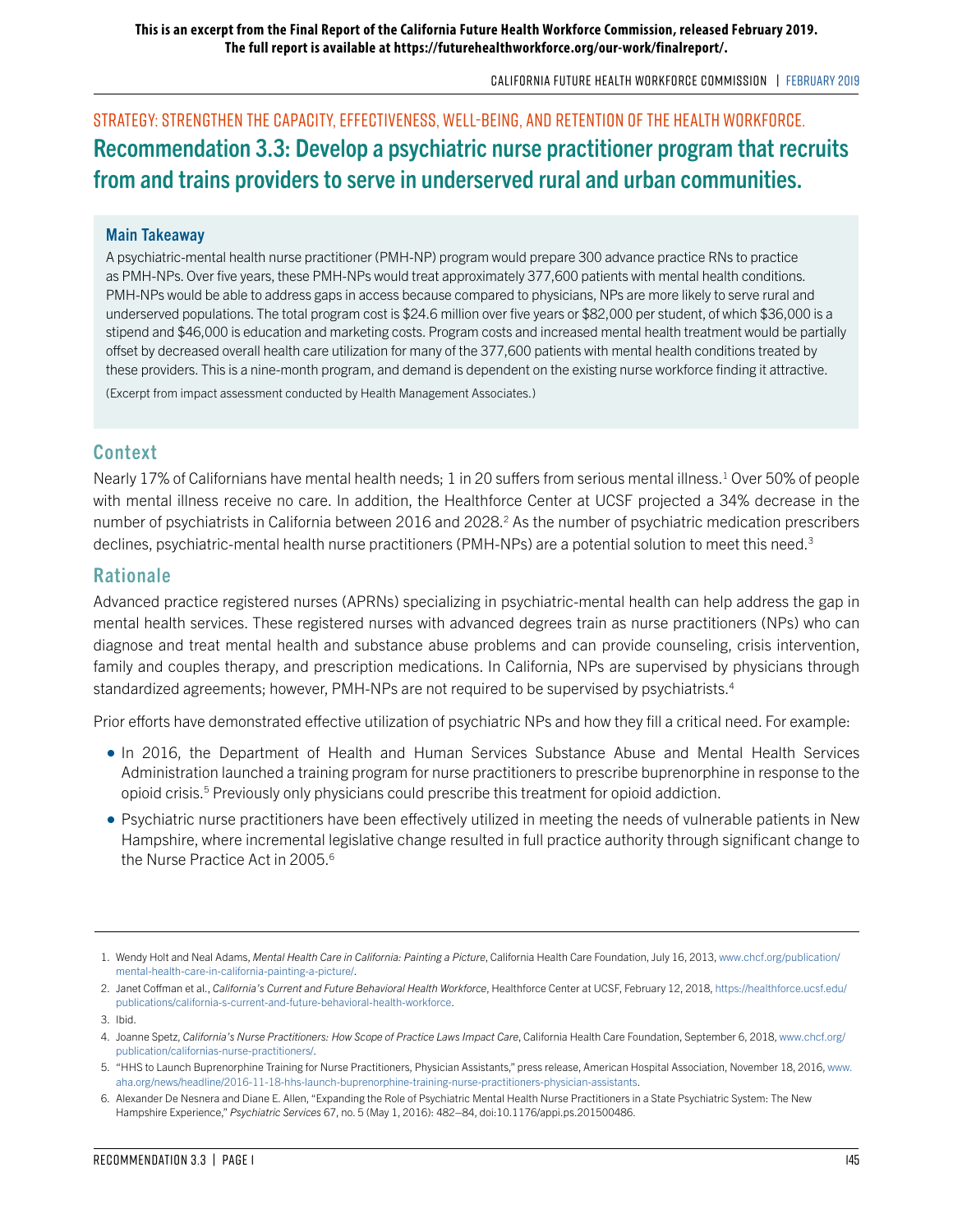Experience with other programs suggests that incentives for participants, such as stipends to offset lost income during enrollment, can help sustain demand for the program. Clinical site placements and supervision may be achieved by partnering with large organizations (e.g., VA, prisons, large FQHCs) to secure adequate clinical training opportunities.

# Proposed Action

UC schools of nursing propose to combine resources to prepare approximately 300 additional APRNs over the next five years. Three UC schools of nursing (UCSF, UCLA and UC Davis) would prepare NPs with the additional post-masters' training to practice also as PMH-NPs. UCSF is a nationally recognized leader in the preparation of PMH-NPs and currently has an in-person program with similar courses. A steering committee of psych-mental health faculty experts developed this collaborative program, which would employ online resources of the UCLA Extension Service. The ninemonth (three quarters), 28-unit (part-time) program would include online and classroom instruction. Additionally, 500 hours of supervised clinical training would be required in facilities such as hospitals, Federally Qualified Health Centers (FQHCs), prisons/jails, schools and university student health centers, Veterans Administration facilities, or drug and alcohol treatment centers, in urban and rural communities. The program is intended to be self-supporting and would be incorporated into ongoing operational and financial plans of the schools of nursing within the proposed five-year project period. An assessment of program results and sustainability will inform future enrollment level and resource requirement decisions.

# Estimated Cost

Building on existing resources, the plan requires additional investments. Costs include one-time planning and program development costs, followed by ongoing operational expenses and student stipend support.

- $\bullet$  Estimated development costs (including course development, online platform, clinical site development)  $-$  \$1.6 million.
- Ongoing annual operational costs (including instruction and marketing) \$2.9 million annually (including inflation at 3%), \$12.2 million over five years.
- Recommended student aid: stipend of \$36,000 per year to each student (64 students in year 1, assuming attrition in years 2–5) to incentivize student enrollment by offsetting lost income during enrollment —\$10.8 million total over five years. Stipends are critical to achieving impact goals since target students are qualified, working NPs who would incur expenses and lost income during enrollment and may not earn additional compensation after program completion.

| <b>Program and Stipend Expenses</b> | Year 1      | Years $2-5$ (annual) | Total        |
|-------------------------------------|-------------|----------------------|--------------|
| Planning and development            | \$1,200,000 | \$100,000            | \$1,600,000  |
| Operations and marketing            | \$400,000   | \$2,950,000          | \$12,200,000 |
| Stipends to incentivize enrollment  | \$2,300,000 | \$2.125.000          | \$10,800,000 |
| <b>Total</b>                        | \$3,900,000 | \$5,175,000          | \$24,600,000 |